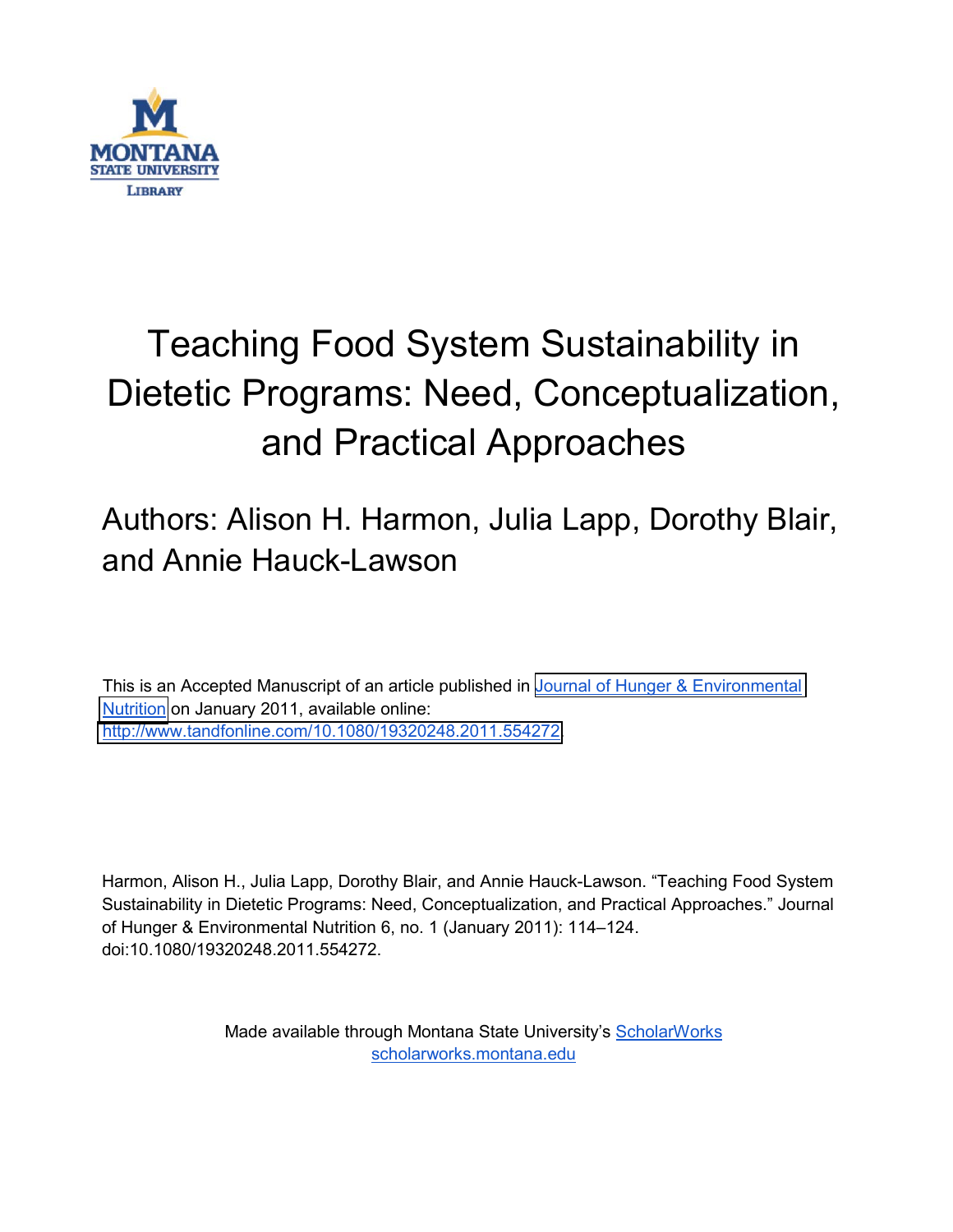### **Teaching Food System Sustainability in Dietetic Programs: Need, Conceptualization, and Practical Approaches**

ALISON HARMON,<sup>1</sup> JULIA L. LAPP,<sup>2</sup> DOROTHY BLAIR,<sup>3</sup> and ANNIE HAUCK-LAWSON<sup>4</sup>

*1Foods and Nutrition, Montana State University, Bozeman, MT 2Department of Health Promotion and Physical Education, Ithaca College, Ithaca, New York 3Department of Nutritional Sciences and Science, Technology and Society Program, Penn State University, University Park, PA 4Department of Health and Nutrition Sciences, Brooklyn College, Brooklyn, NY*

*Contemporary globalized food systems add new dimensions to the conceptualization of "healthy" food. The need to address biophysical, social, and environmental aspects of food systems is internationally recognized. In a survey of 265 dietetics programs, 68% of 145 educators were interested in sustainability education techniques yet felt inadequately prepared. We report on survey results and provide strategies for sustainability education (1) conceptually, as sustainable food system action goals; and (2) pedagogically, as didactic approaches to teaching that promote the sustainability goals, examples of teaching methods, and a selected reference list on sustainable food issues linked with the goals.*

*KEYWORDS nutrition education, sustainability, food systems, nutrition pedagogy*

#### INTRODUCTION: THE FOOD AND NUTRITION SYSTEM

During the past century, an increasingly industrialized and globalized system of food production has resulted in goods and practices that are often problematic to human and ecological health.<sup>1–4</sup> These problems include global

Address correspondence to Julia L. Lapp, PhD, RD, CDN, Assistant Professor, Department of Health Promotion and Physical Education, Hill Center 29, Ithaca College, Ithaca, NY 14850. E-mail: jlapp@ithaca.edu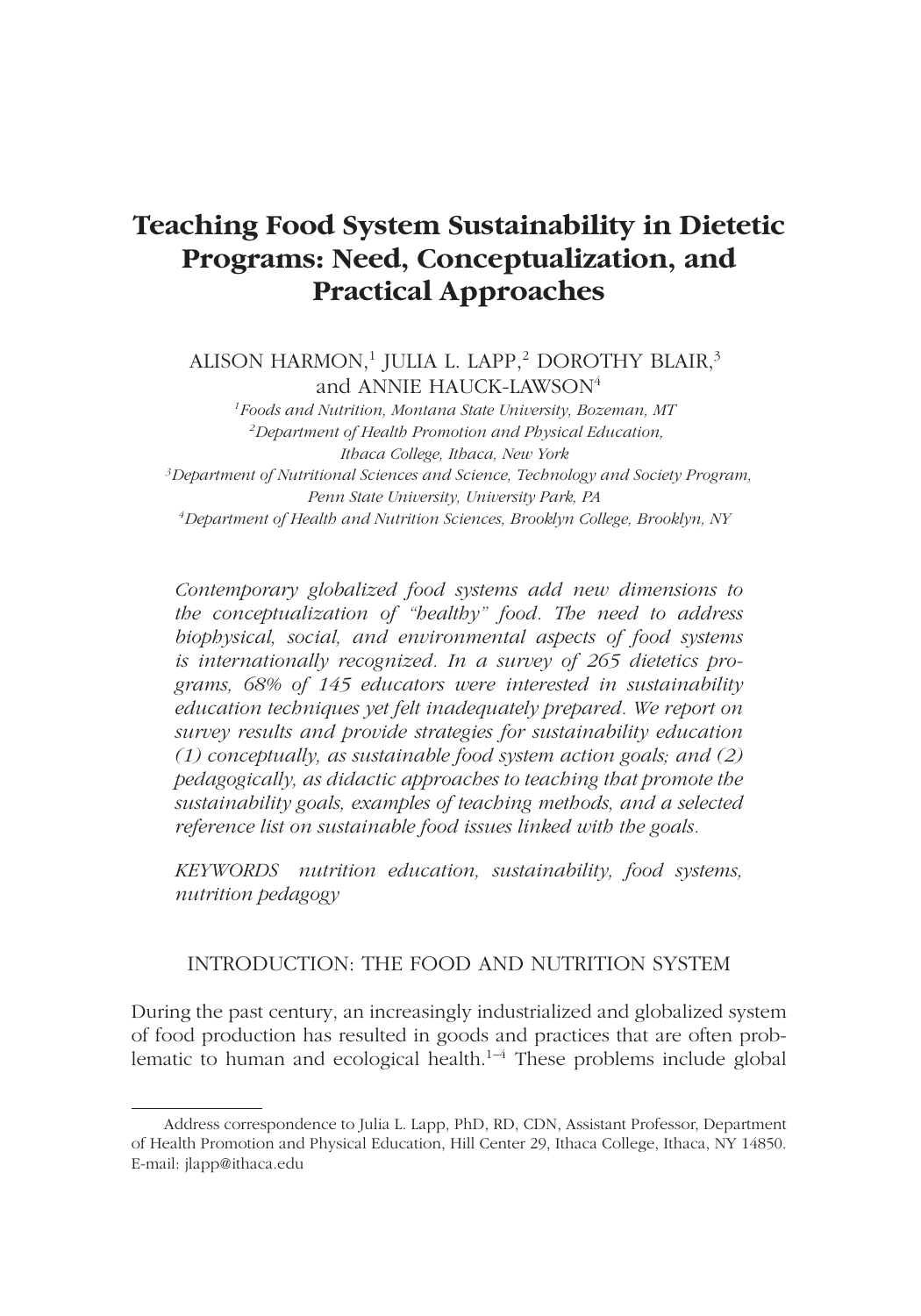under- and overnutrition,<sup>5,6</sup> accelerated resource depletion and pollution,<sup>7-13</sup> contamination with pathogenic microbes,<sup>14</sup> antibiotic resistance,<sup>15</sup> and destabilization of the economies of food production in rural communities around the world.16,17 For example, in the United States, overweight and obesity have increased dramatically since 1985, at which time only 8 states had obesity prevalence of greater than 10%; by 2008 all states exceeded 10% prevalence, and in 6 states more than 30% of adults were obese.<sup>18</sup> In 2007, daily caloric consumption was 500 kcal*/*day above 1972 to 1983 levels, the period just predating the obesity epidemic.<sup>19</sup> Overweight and obesity are related to transitions away from traditional diets, inactivity, and the globalization of nutrient-poor commercial food, heavily dependent on fat and sugar.<sup>20</sup>

Coinciding with obesity and rising levels of diabetes are increasing rates of hunger, food insecurity,  $6,21$  climate fluctuations leading to drought and floods in subsistence areas,<sup>11</sup> and unprecedented degradation of the land, water, and mineral resources needed to produce food.<sup>3,14,15</sup> The United Nations Food and Agriculture Organization (UN FAO) estimated that 18% of global climate change (also land degradation, nitrogen pollution, and water overuse) is due solely to livestock, $14$  and more recent evidence more than doubles that estimate.<sup>13</sup> In response to these trends, nutritionists and other health professionals have called for a "new paradigm" of nutritional science and food systems that integrate the biophysical aspects of nutritional health with social and environmental antecedents and outcomes. For example, in 2005 the International Union of Nutrition Scientists (IUNS) created the Giessen Declaration, which stated, "The purpose of nutrition science is to contribute to a world in which present and future generations fulfill their human potential, live in the best of health, and develop, sustain and enjoy an increasingly diverse human, living, and physical environment."22(p4) Other professional organizations taking similar positions include the American Public Health Association  $(APHA)<sup>23</sup>$  the American Medical Association (AMA),<sup>24</sup> and the American Dietetic Association (ADA).<sup>25</sup> As a result, there is an increasing call on dietetic professionals to participate in policy and public education that supports the redirecting of contemporary food systems toward sustainability.<sup>26,27</sup> To effectively accomplish this, dietetic professionals need to be knowledgeable about and engaged with multiple aspects of the food system as it relates to sustainability. We maintain that education in this area can best occur within ADA-accredited dietetic training programs, yet the limited evidence suggests that many faculty feel unprepared to teach these topics to their students.

#### TEACHING FOOD SYSTEMS AND SUSTAINABILITY IN THE DIETETIC CURRICULUM: RESULTS OF A SURVEY

To facilitate enhanced understanding of food system issues among nutrition educators in dietetic training programs, it is crucial to pinpoint their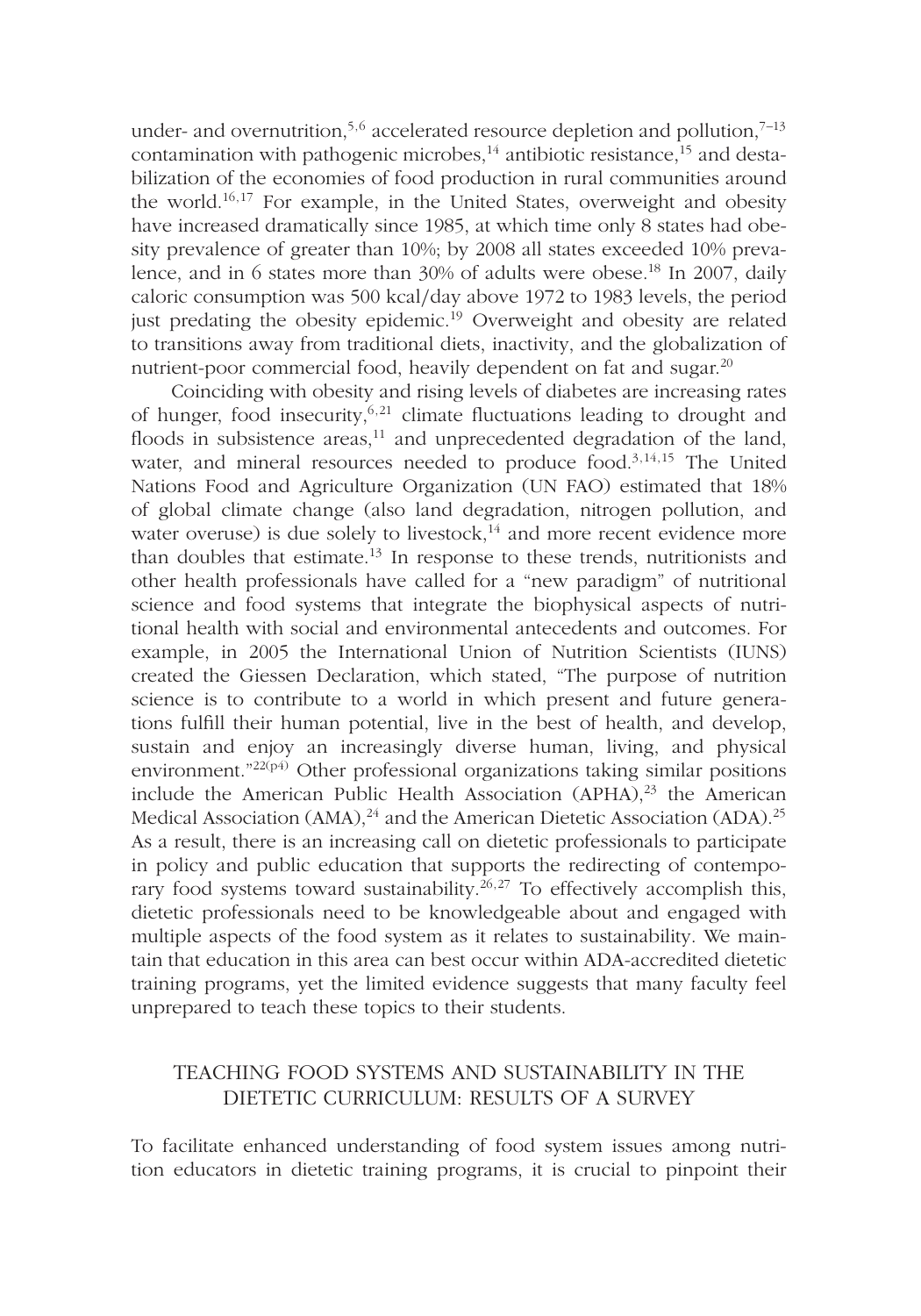current attitudes, needs, and interpretations of sustainability. Little evidence has been gathered to date to assess the knowledge, skills, and comfort levels of nutrition and dietetics faculty with teaching about food systems and sustainability. In 2006, a survey of faculty teaching in ADA-accredited didactic and coordinated programs was conducted.<sup>28,29</sup> Results of this survey provide a baseline, as well as evidence of growing interest among dietetic educators in integrating sustainability and food systems education into traditional programs.

#### Survey Instrument

The 4-part Likert-scaled survey assessed the following: the extent to which concepts related to the food system and sustainability are taught in current dietetic coursework, the relative importance that educators place on various food system topics, attitudes among dietetic educators on these topics, and the resource needs of educators to expand teaching in this area.

#### **RESULTS**

One hundred and forty-five faculty responded. Most (84%) had been practicing dietetics for 10 years or more, and the majority (62%) had been teaching for 10 years or more. The sample included educators from all US regions, and participants were currently teaching coursework typically part of a dietetic curriculum. Of all of the dietetics courses reported by respondents, Community Nutrition was the one for which most faculty (41% of all faculty teaching Community Nutrition) reported that they included content about food systems and sustainability.

#### Sustainable Food Systems Topics

Survey participants were given a list of potential food system and sustainability topics and asked to rate the importance of each (5, very important; 1, very unimportant). Topics regarded as most important included community food security (average score was 4.34), genetic engineering (4.3), contamination of fish*/*food safety (4.25), water quality (4.25), and seasonally available foods (4.2). The topics seen as less important fell into 3 general categories: agricultural production issues (eg, use of antibiotics in animal agriculture, 3.84), rural community issues (eg, preservation of rural communities, 3.64), and social justice issues (eg, living conditions of farm laborers, 3.28). Though terms such as *food*, *food choices*, *food safety*, and *water* appear to influence scoring on importance, topics seen as more closely related to agriculture, natural resources, or social issues are regarded as less important or perhaps outside of the purview of nutritional science and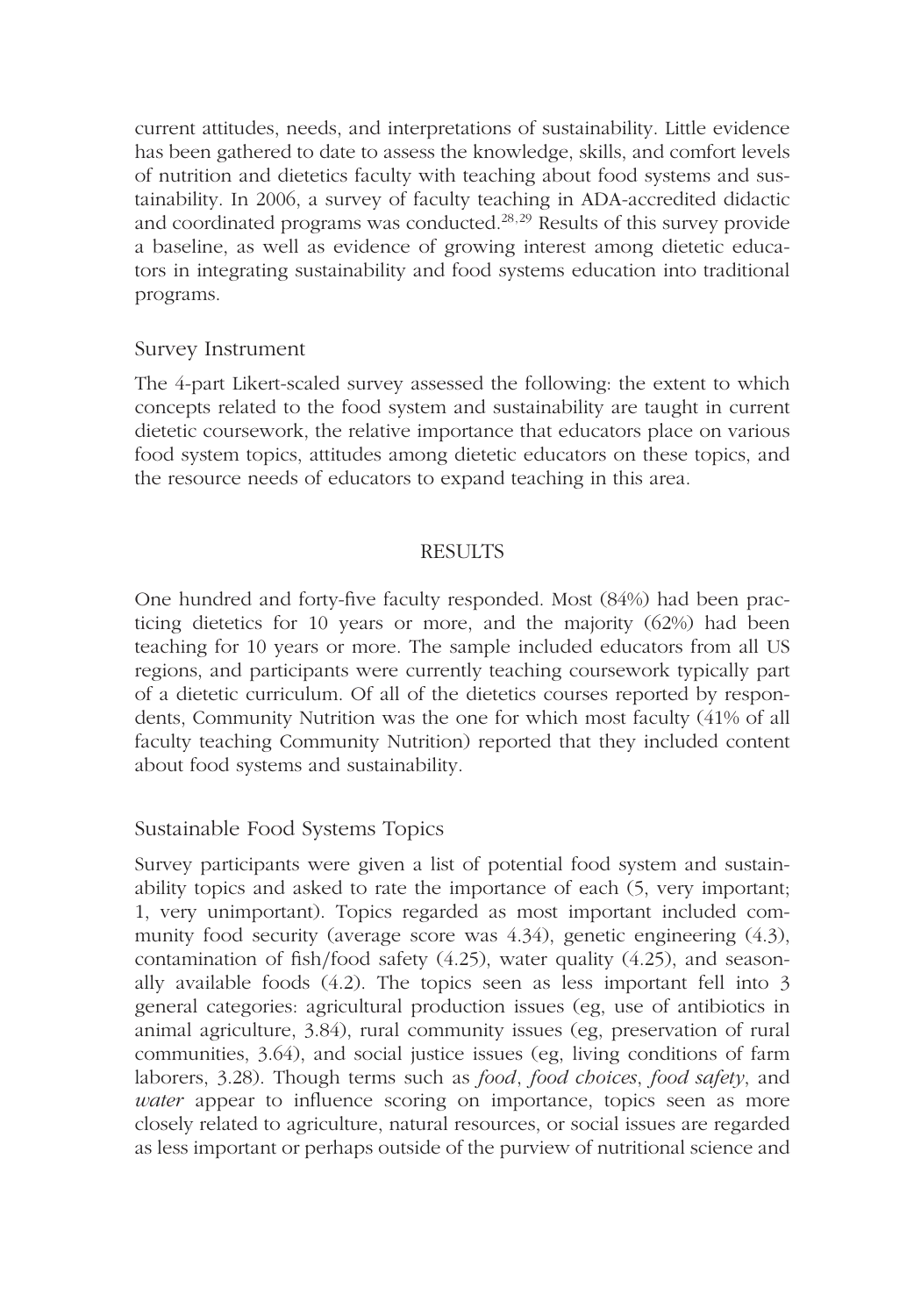dietetics. For example, agricultural economic viability (3.8) ranked lower on the list, but the relationship between food choices and the local economy neared the top (4.18). Water quality ranked higher on the list than ecological sustainability (4.0). Locally grown foods (4.04) ranked higher than farmland protection (3.58). Contamination of fish*/*food safety ranked higher than depletion of wild fish stocks (3.26). Other topics included plant-based diets (4.14), food and agricultural policies (4.10), irradiation (4.04), food marketing and advertising (4.04), social justice in the food system (3.88), use of synthetic chemicals*/*pesticides (3.83), soil quality (3.83), organic agriculture (3.82), use of hormones in animal agriculture (3.77), biodiversity (3.67), energy use in the food system (3.62), use of synthetic fertilizers (3.57), fair trade (3.46), food miles (3.40), integrated pest management (3.39), wild fish vs farmed fish (3.35), grass-fed livestock (3.16), animal welfare*/*animal rights (3.11), free-range poultry (3.05), and concentrated*/*confined animal feeding operations (CAFOs; 3.04).

#### Attitudes About Teaching

Respondents were asked to indicate their level of agreement on a variety of statements reflecting attitudes about interest in food systems and sustainability, confidence in teaching on these topics, and resource needs. Logical groupings of statements could not be substantiated by factor analysis or computation of internal consistency. The vast majority (82%) of respondents agreed that educators of future nutrition and dietetic practitioners have a professional obligation to teach their students about sustainability issues; most (77%) believed that their students do not appear to be interested in the sustainability of the food system; and more than half (62%) agreed that the average American consumer lacks concern for this topic. Yet the majority (68%) agreed that sustainability should be an important consideration for American consumers when making food choices. In keeping with these findings, three quarters of the respondents (77%) were interested in learning how to incorporate information about food systems and sustainability into their pedagogy. About half of survey participants (52%) agreed that they are confident in their own understanding of sustainability and the food system, but fewer (42%) would be confident in teaching on topics related to the sustainability of the food system. Slightly more than half (57%) already know where to look for information on these topics, but a strong majority of respondents (83%) agreed that if the ADA provided teaching resources, they would consider using them. Finally, though a majority (63%) agreed that there should be ADA foundation knowledge and skills competencies related to food systems and sustainability, nearly half (41%) also agreed that incorporating new content into the dietetic curriculum would be a challenge.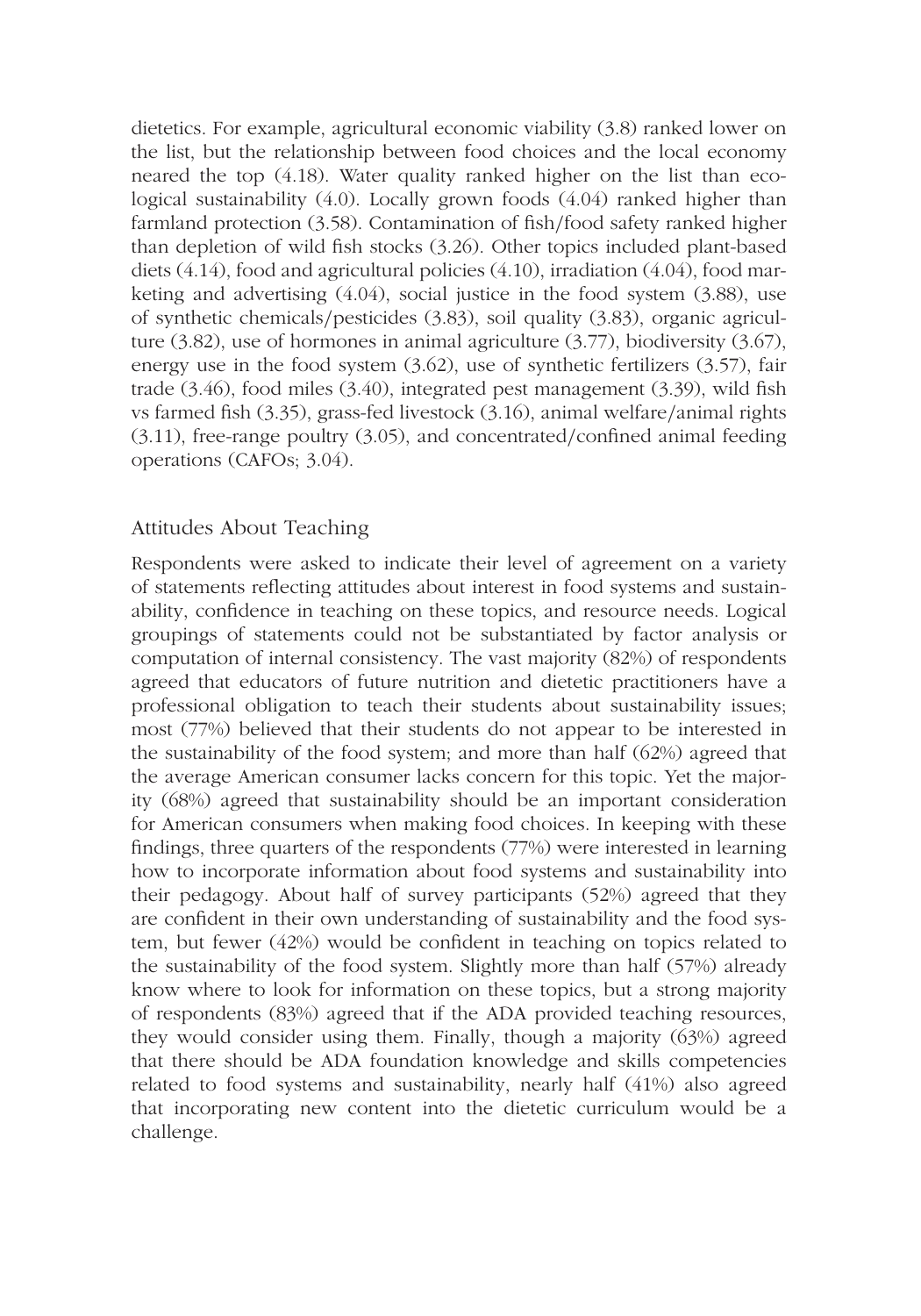#### Resource Needs

According to survey participants, the types of resources that would be most useful include general curriculum guidance on food systems and sustainability; guidance for student assignments and research projects; class activities that promote discussion; and recommended reading lists. Participants would prefer Web-based training versus conference training or workshops or graduate coursework.

In the rest of this article we provide some conceptual, methodological, and literature-based resources for teaching sustainable food systems in college nutrition courses.

#### Sustainable Food System Education Goals and Relevant Resources

Taking into consideration the results of this survey and the need for resources, Table 1 is provided to help pinpoint conceptual underpinnings critical to creating a solid sustainability curriculum. This table lists and explains 7 evidence-based food system action goals that could significantly reduce global warming, improve global nutritional health, and maintain food resources for future generations. Key supporting resources, both evidence based and popular, are noted for each goal. These goals address topic areas for improving sustainable eating behaviors, as well as knowledge of sustainable agricultural practices, resource use, and social justice.

#### **TABLE 1** Sustainable Food System Action Goals

| 1. | Eat a healthful diet lower on the food chain <sup>3,30</sup> —Diversify the diet: reduce<br>consumption of grain-fed meat, increase fruits, vegetables, and legumes. If<br>desired, consume small amounts of humanely raised pastured or fodder-fed<br>animal products. |
|----|-------------------------------------------------------------------------------------------------------------------------------------------------------------------------------------------------------------------------------------------------------------------------|
| 2. | Eat and act to promote sustainable farming/fishing                                                                                                                                                                                                                      |
|    | practices <sup>3,11,14,17,26,27,31,32</sup> —Know how your food is produced; work to support                                                                                                                                                                            |
|    | sustainable growing practices and biodiverse agricultural/fishing systems.                                                                                                                                                                                              |
| 3. | Learn to cook, and appreciate cultural food patterns <sup>30-36</sup> —Cook and eat whole                                                                                                                                                                               |
|    | foods! Explore and celebrate traditional food patterns of diverse cultures; promote<br>ethnic eating's environmental and health significance.                                                                                                                           |
| 4. | Reduce food transport energy <sup>10-13,36-39</sup> -Eat foods in season. Create demand for                                                                                                                                                                             |
|    | locally produced/processed foods and support restaurants that buy this food.                                                                                                                                                                                            |
| 5. | <i>Reduce food processing and packaging energy</i> <sup>39,40</sup> —Eat fresh, lightly cooked, or                                                                                                                                                                      |
|    | efficiently stored local foods; cook using energy-saving techniques; avoid                                                                                                                                                                                              |
|    | unnecessary containers and convenience packaging.                                                                                                                                                                                                                       |
| 6. | Reduce food waste and landfill methane production <sup>10,40-42</sup> —Keep consumption in                                                                                                                                                                              |
|    | balance with physiological requirements. Buy sparingly; eat leftovers, freeze for                                                                                                                                                                                       |
|    | later, share or compost; keep food waste out of landfills.                                                                                                                                                                                                              |
| 7. | Eat for social justice <sup>16,17,43,44</sup> —Share scarce resources. Support fair trade initiatives                                                                                                                                                                   |
|    | and local farming. Buy food that provides living wages and safe conditions for                                                                                                                                                                                          |
|    | farm and food workers.                                                                                                                                                                                                                                                  |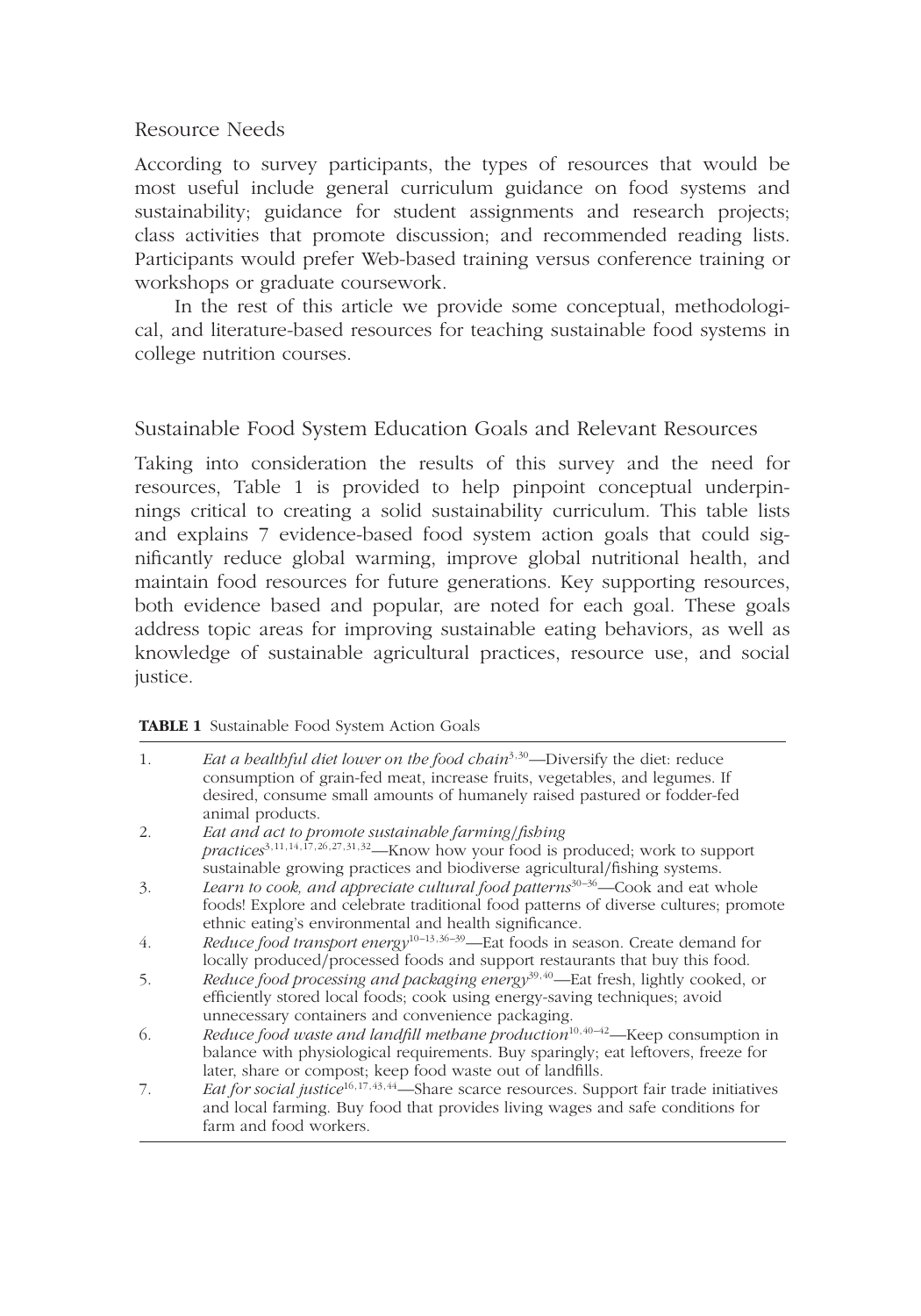#### Integration in the Classroom

Most nutrition courses offer opportunities to further students' understanding of sustainable food systems. In Table 2, we offer recommendations for integrating specific action goals into nutrition courses. The middle column of the chart outlines suggested pedagogical techniques.

Selected case examples give more detailed pedagogical methods for four of these goals based on the authors' experiences in their classes.

| Courses                    | Pedagogical techniques for learning sustainability goals<br>(Table 1) <sup>a</sup>                                                                                                                                                                                | Related action                                  |
|----------------------------|-------------------------------------------------------------------------------------------------------------------------------------------------------------------------------------------------------------------------------------------------------------------|-------------------------------------------------|
| Food<br>preparation        | Compost food scraps/recycling/recovering food<br>Demonstrate alternative products<br>Explore local markets and farmers' markets<br>Map seasonality, growth, harvest, transport<br>Students present controversial or comparative sustainable<br>food system topics | 6<br>1, 2, 3, 5, 7<br>3, 4, 5<br>2, 4, 6<br>All |
|                            | Build understanding of food from soil to mouth;<br>human/economic dimension of food controversies                                                                                                                                                                 | All                                             |
| Food service<br>management | Preparation using seasonal ingredients<br>Meal production project includes environmental impact<br>and conservation considerations<br>Practice food rescue                                                                                                        | 2, 3, 4, 5<br>1, 2<br>6                         |
| Life cycle                 | Growing food and composting at field site<br>Project: students trace historical changes in their families'<br>food system across 3 generations                                                                                                                    | 2, 5<br>1, 3, 5, 6                              |
| Community<br>nutrition     | Project: students design ideal community and examine<br>how land use and planning affect food availability<br>Students visit community and school gardens and<br>volunteer with school gardens or community-supported<br>agriculture                              | 1, 2, 4, 7<br>2, 3, 4, 7                        |
|                            | Students design a public scholarship project to improve<br>local food security and inform local officials<br>Build understanding of food system sustainability needs<br>and relationship to health                                                                | 1, 2, 4, 5, 6<br>All                            |
| Food and<br>society        | Skill building in ethnic cooking and using local ingredients 1, 2, 3, 4, 5<br>Build understanding of food system<br>Contrast slow, cultural food to globalized, industrialized<br>food and the nutrition transition                                               | All<br>All                                      |
| International<br>nutrition | Project: students present pros and cons of controversial<br>food system and farming issues                                                                                                                                                                        | 1, 2, 4, 5, 6, 7                                |
|                            | Project: students calculate their ecological footprint<br>Project: students assess their own practices of sustainability All<br>and design change in 2 areas                                                                                                      | 1, 2, 4, 5, 6, 7                                |
|                            | Integrate concept of slow food<br>Integrate concept of resource scarcity, climate change, and 1, 2, 5, 7<br>nutrition impact                                                                                                                                      | 3, 4, 5                                         |
|                            | Integrate concept of locally appropriate diets and<br>contribution to health                                                                                                                                                                                      | 1, 3, 4, 5, 7                                   |

**TABLE 2** Course-Indexed Didactic and Practical Lessons Teaching Sustainability

<sup>a</sup>Pedagogy as practiced by the authors.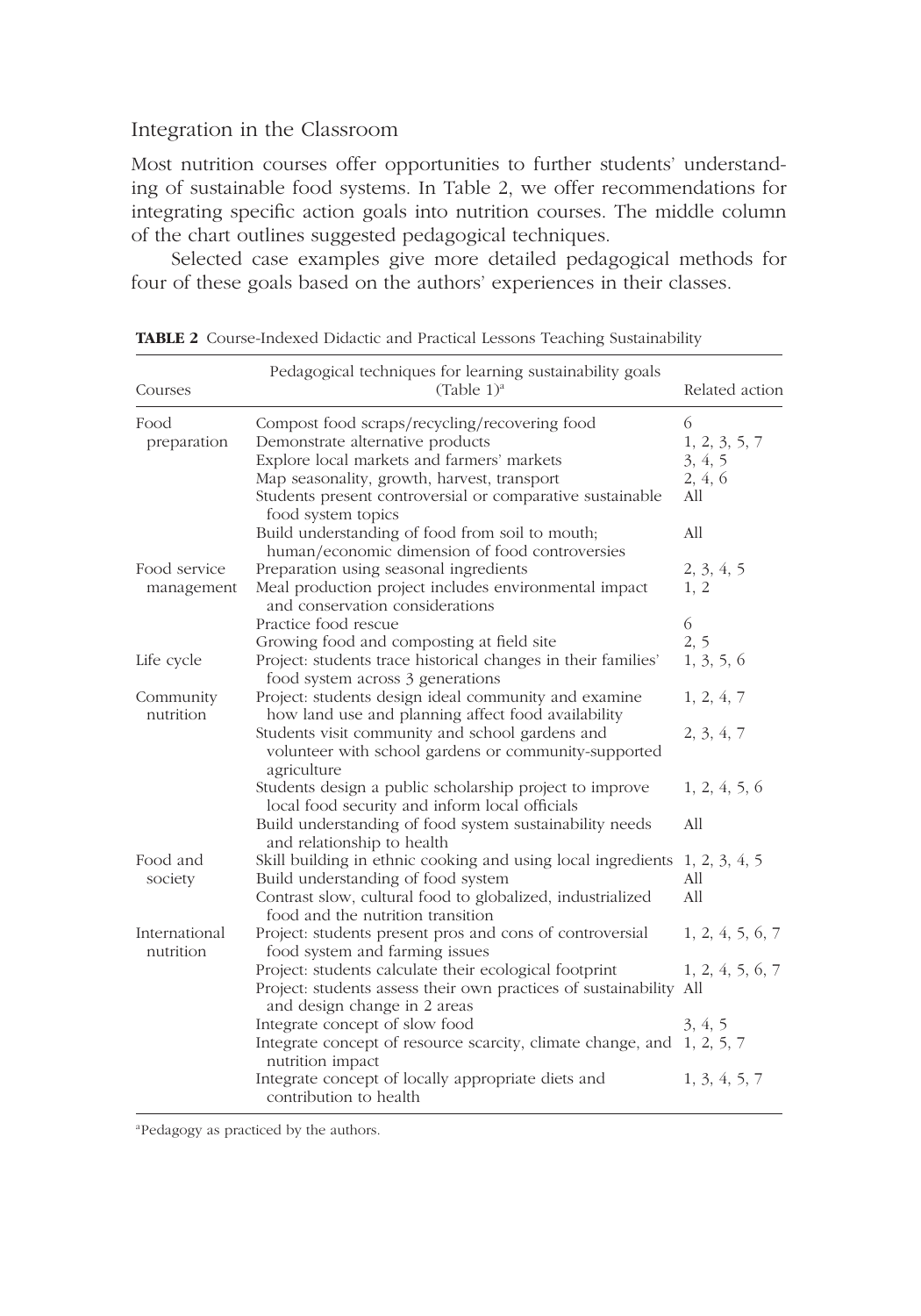GOAL 1: EAT A HEALTHFUL DIET LOWER ON THE FOOD CHAIN; GOAL 2: EAT AND ACT TO PROMOTE SUSTAINABLE FARM AND FISHING PRACTICES

In a Foods Preparation course, students work in pairs to research and present topics that complement each lecture. Topics covered during the semester facilitate critical analyses of conventional and sustainability-oriented methods of food production and preparation<sup>14,15,39</sup> and include areas such as health claims, government food, nutrition and agriculture policies, and livestock production. Topics are framed as questions, and students are asked to research the sociological, health, and safety dimensions. Learning objectives of this project include (1) describing the complexity and often multidimensional quality of food systems; (2) explaining the impacts of consumer choice and government policy on farmers and food workers; (3) active engagement of students in researching, presenting, and writing about critical and emerging issues pertaining to the food system; and (4) deepening student appreciation for sustainability considerations related to food.

A Food and Society course explores current recommendations for healthful eating, in terms of disease prevention,<sup>2,5,24</sup> within the context of human biophysical evolution, $45,46$  evolution of food systems,  $47-49$  and current considerations of sustainability.<sup>1,3,6,8</sup> Using the IUNS Giessen Declaration<sup>22</sup> principles as a framework, students research and examine the contemporary nutritional health, food systems and environment, and global malnutrition and nutrition transition literatures to develop their own evidence-based "guidelines" for healthful eating based on these multiple considerations. Course learning objectives include (1) describing evidence for evolutionary influences on diet and health; (2) explaining sociopolitical events that have shaped contemporary food systems; (3) examining the pros, cons, and issues linked to the contemporary globalized food system; (4) developing research and critical analysis skills to consolidate information and draw conclusions substantiated by available evidence.

#### GOAL 4: REDUCE FOOD TRANSPORT ENERGY

Students in Community Nutrition work as a class on a service-learning project to create a local food guide to assist community members in selecting a nutritious diet of seasonally available foods found in the region.  $26,36-38$ A team of student editors compiles the resource, which is distributed to audiences that include members of the university's garden and communitysupported agriculture program. Learning objectives for this project include (1) working effectively in small groups; (2) demonstrating writing and editing skills; (3) exploring aspects of the local food system including production, value-adding enterprises, farmers' markets, community-supported farms, and food retailers; and (4) developing recipes combining local foods available in each season.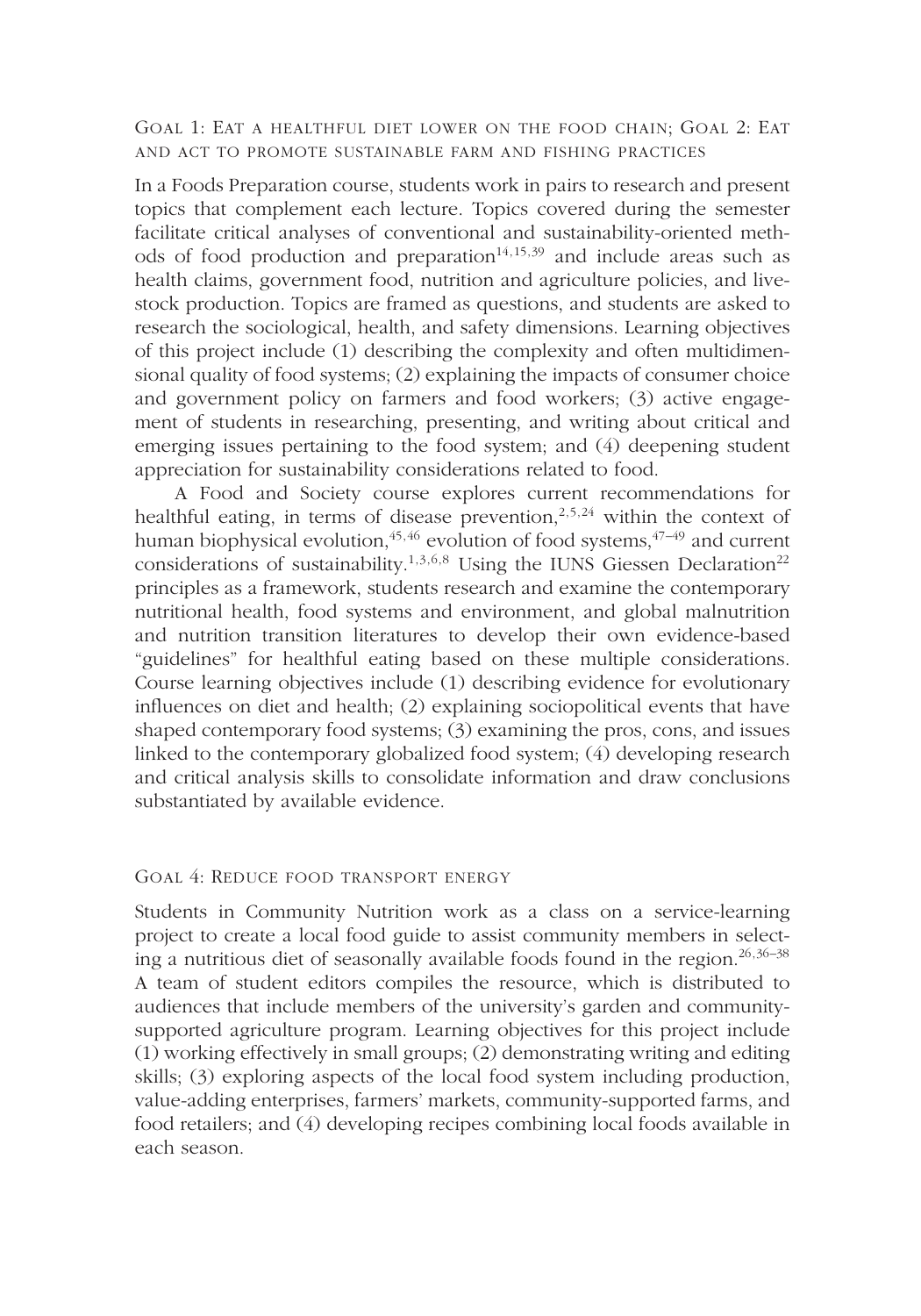#### GOAL 6: REDUCE FOOD WASTE AND LANDFILL METHANE PRODUCTION

In Foods Laboratory courses, students sample and evaluate recipes that they prepare during classes. After each evaluation, students package food leftovers in reusable containers for later consumption. They return these containers empty, clean and ready for reuse by classmates. Pit, bin, and worm composting is addressed in lectures<sup> $41$ </sup> and then in practice through the composting of all raw fruit or vegetable peelings, cores, leaves, roots, or stems generated during lab activities. Learning objectives include (1) demonstrating engagement with urban agriculture, (2) exploration of the food and waste streams, (3) strategizing behaviors to reduce contributions to solid waste landfills.

#### Additional Resources for Sustainability Education in Dietitian Training

As noted, respondents to the survey believed that additional resources or guidance to integrate sustainability content into existing courses would be helpful. In addition to resources provided through this report, we also note two additional resources. The first is the ADA's continuing professional education module—"Healthy Land, Healthy Food, Healthy Eaters: Cultivating Sustainable Food Systems."38 The second is an edited resource called "Teaching Food Systems and Sustainability in Nutrition and Dietetic Training: Lessons for Educators."50 This is currently under development in collaboration with the American Dietetic Association Hunger and Environmental Dietetic Practice Group and is projected for release in 2011.

#### **SUMMARY**

In summary, concern about the health and sustainability of Earth's ecosystems has reached near critical mass. Many now argue that issues of global warming, hunger, and malnutrition can be partly addressed by changing the food systems that perpetuate these problems. Dietary patterns of consumers and the methods of food production and distribution antecedent to over- and underconsumption have well-documented implications for the well-being of humans and other threatened species. We urge educators in nutrition and dietetics training programs to consider the proffered methods for integrating these concerns into their courses, so that future nutritionists and dietitians can be leaders and advocates for food system practices that facilitate a healthy planet and healthy humans.

#### REFERENCES

- 1. Lang T. *Food Policy: Integrating Health, Environment and Society*. Oxford, UK: Oxford University Press; 2009.
- 2. Lang T, Heaseman M. *Food Wars: The Global Battle for Mouths, Minds and Markets*. London, UK: Earthscan Books; 2004.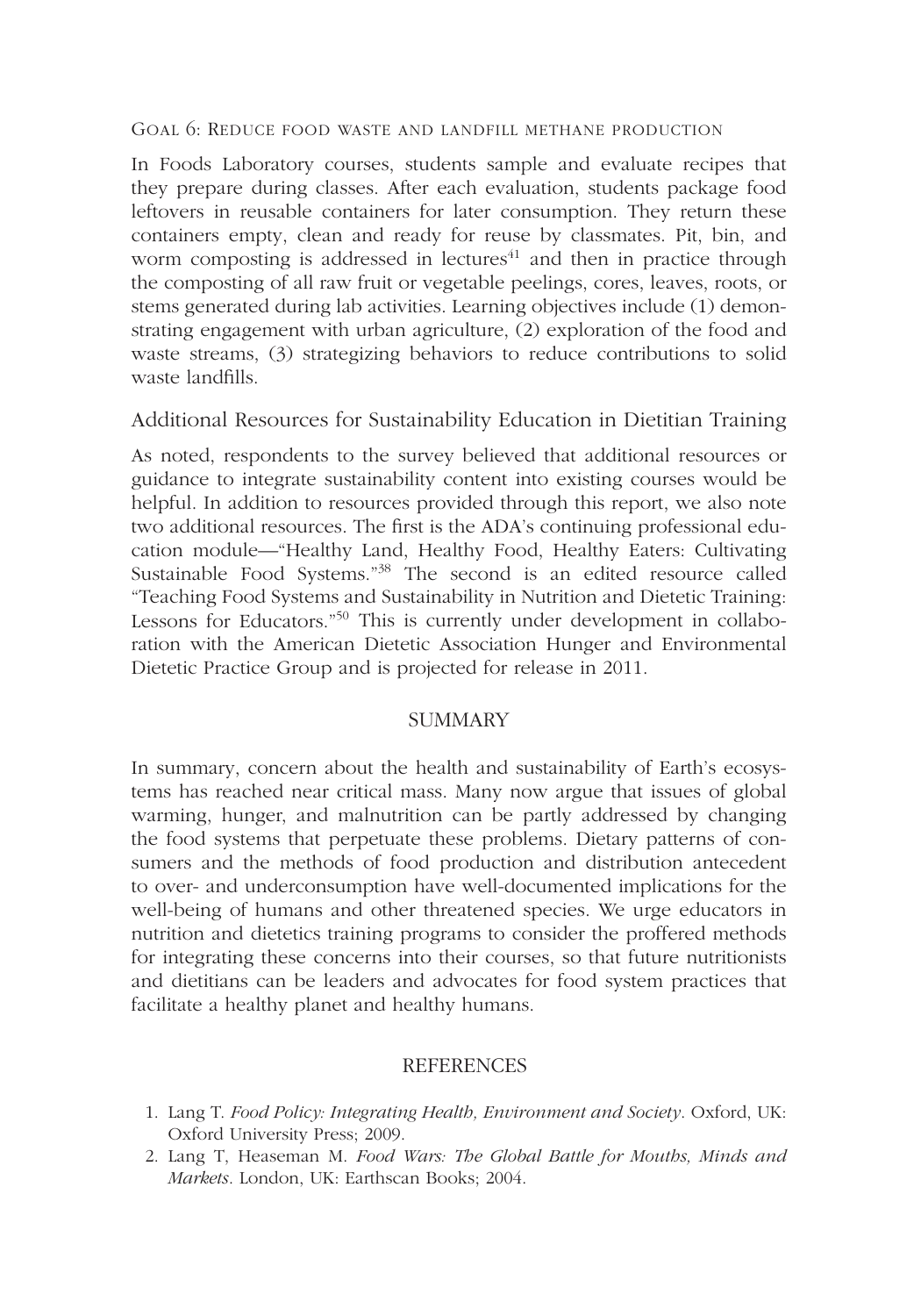- 3. Jacobson MF. *Six Arguments for a Greener Diet: How a More Plant-Based Diet Could Save Your Health and the Environment*. Washington, DC: Center for Science in the Public Interest; 2006.
- 4. Brownell K. *Food Fight: The Inside Story of the Food Industry, American's Obesity Crisis, and What We Can Do About It*. New York, NY: McGraw-Hill; 2004.
- 5. United Nations Food and Agriculture Organization. *Obesity: The Developing World's New Burden*. Available at: http://www.fao.org/FOCUS/E/obesity/ obes1.htm. Accessed December 8, 2010.
- 6. Gardner G, Halweil B. *Overfed and Underfed: The Global Epidemic of Malnutrition.* Available at: http://www.Worldwatch.org. Accessed December 10, 2010.
- 7. United Nations Food and Agriculture Organization. *Agriculture, Food and Water: A Contribution of the World Water Development Report*. United Nations Educational, Scientific and Cultural Organization World Water Assessment Program; 2003. Available at: ftp:*//*ftp.fao.org*/*agl*/*aglw*/*docs*/* agricfoodwater.pdf. Accessed December 22, 2010.
- 8. Goodland R, Anhang J. *Livestock and Climate Change: What If the Key Actors in Climate Change Are Cows, Pigs and Chickens?* Available at: http://www. Worldwatch.org. Accessed December 10, 2010.
- 9. Monterey Bay Aquarium. Seafood watch. Available at: http://www.montereybayaquarium.org/cr/seafoodwatch.aspx. Accessed December 17, 2010.
- 10. Blair, D, Sobal J. Luxus consumption: wasting food resources through overeating. *Agric Human Values.* 2006;23:63–74.
- 11. Carlsson-Kanyama A, Gonzalez AD. Potential contributions of food consumption patterns to climate change. *Am J Clin Nutr.* 2009;89(suppl):1704S–1709S.
- 12. Energy Information Administration. *Emissions of Greenhouse Gases Report: Methane Emissions*. Available at: http://www.eia.doe.gov/oiaf/1605/ggrpt/ methane.html. Accessed November 10, 2010.
- 13. Scherr SJ, Sthapit S. *State of the World: Into a Warming World*. Available at: http://www.Worldwatch.org. Accessed December 10, 2010.
- 14. United Nations Food and Agriculture Organization. *Livestock's Long Shadow: Environmental Issues and Options*. Available at: http://www.fao.org/docrep/ 010/a0701e/a0701e00.htm. Accessed December 9, 2010.
- 15. Pew Commission on Industrial Farm Animal Production. *Putting Meat on the Table: Industrial Farm Animal Production in America: Executive Summary*. Pew Charitable Trusts and Johns Hopkins Bloomberg School of Public Health; 2007. Available at: http://www.livablefutureblog.com/pdf/ PuttingMeatonTableFUllpdf. Accessed December 22, 2010.
- 16. Arcury TA, Quandt SA. The health and safety of farmworkers in the Eastern United States: a need to focus on social justice. In: Arcury TA, Quandt SA, eds. *Latino Farm Workers in the Eastern United States: Health, Safety and Justice*. New York, NY: Springer-Link Publisher; 2009:1–14.
- 17. Lyson TA. Civic Agriculture and the North American Food System. In: Hindrichs C, Lyson TA, eds. *Remaking the North American Food System: Strategies for Sustainability*. Lincoln, Neb: University of Nebraska Press; 2007:1–19.
- 18. Centers for Disease Control. US obesity trends. Available at: http://www.cdc. gov/obesity/data/trends.html. Accessed December 7, 2010.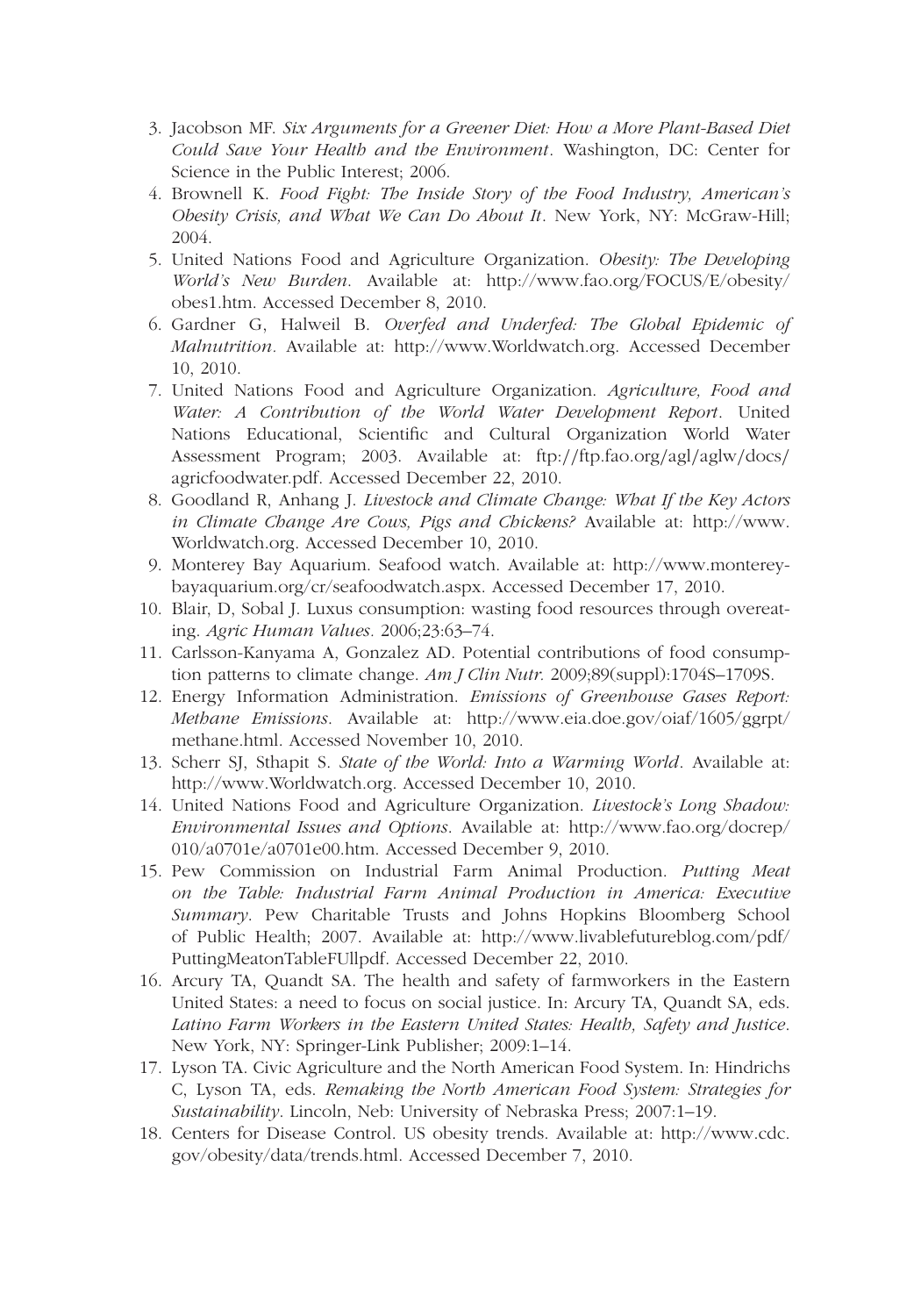- 19. United States Department of Agriculture, Economic Research Service. Data sets. Available at: http://www.ers.usda.gov/data/FoodConsumption/. Accessed December 7, 2010.
- 20. Popkins BM. An overview of the nutrition transition and its health implications: the Bellagio meeting. *Public Health Nutr.* 2002;5:93–103.
- 21. Raschke V, Cheema B. Colonisation, the new world order, and the eradication of traditional food habits in East Africa: historical perspective on the nutrition transition. *Public Health Nutr.* 2007;11:662–674.
- 22. International Union of Nutrition Science. The Geissen Declaration. Available at: http://www.IUNS.org. Accessed December 7, 2010.
- 23. Raziano A. *Creating a Safe Food System for America*. Available at: http:// www.apha.org /NR / rdonlyres /D5D61048 - 7689 - 4642 - 8DFF-82933A2955AF/0/ FoodSafetyFinal.pdf. Accessed December 7, 2010.
- 24. American Medical Association. Medical schools, health care facilities can be healthy diet role models. Available at: http://www.ama-assn.org/ama/pub/ news/news/healthy-role-models.shtml. Accessed December 7, 2010.
- 25. Harmon, AH, Gerals BL. Position of the American Dietetics Association: food and nutrition professionals can implement practices to conserve natural resources and support ecological sustainability. *J Am Diet Assoc.* 2007;107:1033– 1043.
- 26. Wilkins J. Eating right here: the role of dietary guidance in remaking community-based food systems. In: Hindrichs C, Lyson T, eds. *Remaking the North American Food System*. Lincoln, Neb: University of Nebraska Press; 2007:163–182.
- 27. Wilkins J, Lapp JL, Tagtow A, Roberts S. Beyond eating right: the emergence of civic dietetics to foster health and sustainability through food systems change. *J Hunger Environ Nutr.* 2010;5:2–12.
- 28. Harmon AH. Dietetic educator survey highlights: teaching on the food system and sustainability in the dietetic curriculum. *ADA Hunger and Environmental Nutrition Newsletter.* 2007; p. 4.
- 29. Teaching on the food system and sustainability in the dietetic curriculum: a survey of educators. *J Am Diet Assoc*. 2007;107(suppl 3):A–63.
- 30. American Institute of Cancer Research. *The New American Plate: Meals for a Healthy Weight and a Healthy Life.* Available at: http://www.aicr.org/site/ DocServer/E7B-NAPW.pdf?docID=1545. Accessed December 7, 2010.
- 31. Allen P. *Together at the Table: Sustainability and Sustenance in the American Agrifood System*. University Park, Pa: Penn State Press; 2004.
- 32. Slow Food International. Slow Food Web site. Available at: http://www. slowfood.com. Accessed December 9, 2010.
- 33. Rozin E. *The Flavor Principles Cookbook*. Portland, OR: Hawthorne Books; 1973.
- 34. GRACE. The sustainable table. Available at: http://www.sustainabletable.org/ kitchen/. Accessed December 12, 2010.
- 35. Nabhan P, Madison D. *Renewing America's Food Traditions: Saving and Savoring the Continent's Most Endangered Foods*. White River Junction, Vt: Chelsea Green Publishing; 2008.